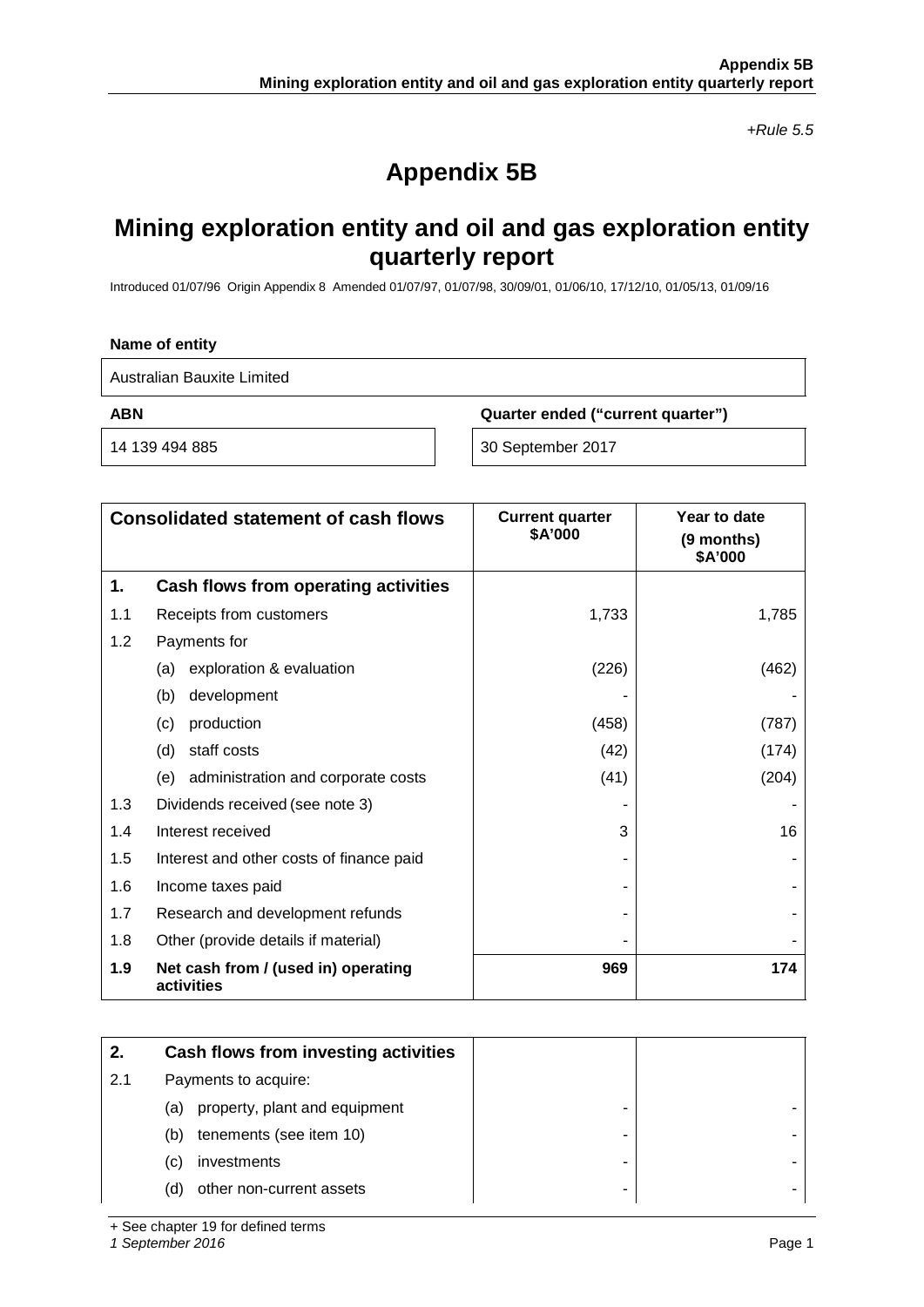### **Appendix 5B Mining exploration entity and oil and gas exploration entity quarterly report**

|     | <b>Consolidated statement of cash flows</b>       | <b>Current quarter</b><br>\$A'000 | Year to date<br>(9 months)<br>\$A'000 |
|-----|---------------------------------------------------|-----------------------------------|---------------------------------------|
| 2.2 | Proceeds from the disposal of:                    |                                   |                                       |
|     | property, plant and equipment<br>(a)              |                                   |                                       |
|     | tenements (see item 10)<br>(b)                    |                                   |                                       |
|     | (c)<br>investments                                |                                   |                                       |
|     | (d)<br>other non-current assets                   |                                   |                                       |
| 2.3 | Cash flows from loans to other entities           | (84)                              | (102)                                 |
| 2.4 | Dividends received (see note 3)                   |                                   |                                       |
| 2.5 | Other (provide details if material)               |                                   |                                       |
| 2.6 | Net cash from / (used in) investing<br>activities | (84)                              | (102)                                 |

| 3.   | Cash flows from financing activities                                           |     |     |
|------|--------------------------------------------------------------------------------|-----|-----|
| 3.1  | Proceeds from issues of shares                                                 |     |     |
| 3.2  | Proceeds from issue of convertible notes                                       |     |     |
| 3.3  | Proceeds from exercise of share options                                        |     |     |
| 3.4  | Transaction costs related to issues of<br>shares, convertible notes or options |     |     |
| 3.5  | Proceeds from borrowings                                                       | 500 | 500 |
| 3.6  | Repayment of borrowings                                                        |     |     |
| 3.7  | Transaction costs related to loans and<br>borrowings                           |     |     |
| 3.8  | Dividends paid                                                                 |     |     |
| 3.9  | Other (provide details if material)                                            |     |     |
| 3.10 | Net cash from / (used in) financing<br>activities                              | 500 | 500 |

| 4.  | Net increase / (decrease) in cash and<br>cash equivalents for the period |       |       |
|-----|--------------------------------------------------------------------------|-------|-------|
| 4.1 | Cash and cash equivalents at beginning of<br>period                      | 1,033 | 1,846 |
| 4.2 | Net cash from / (used in) operating<br>activities (item 1.9 above)       | 969   | 174   |
| 4.3 | Net cash from / (used in) investing activities<br>(item 2.6 above)       | (84)  | (102) |
| 4.4 | Net cash from / (used in) financing activities<br>item 3.10 above)       | 500   | 500   |
| 4.5 | Effect of movement in exchange rates on<br>cash held                     |       |       |
| 4.6 | Cash and cash equivalents at end of<br>period                            | 2,418 | 2,418 |

+ See chapter 19 for defined terms

*1 September 2016* Page 2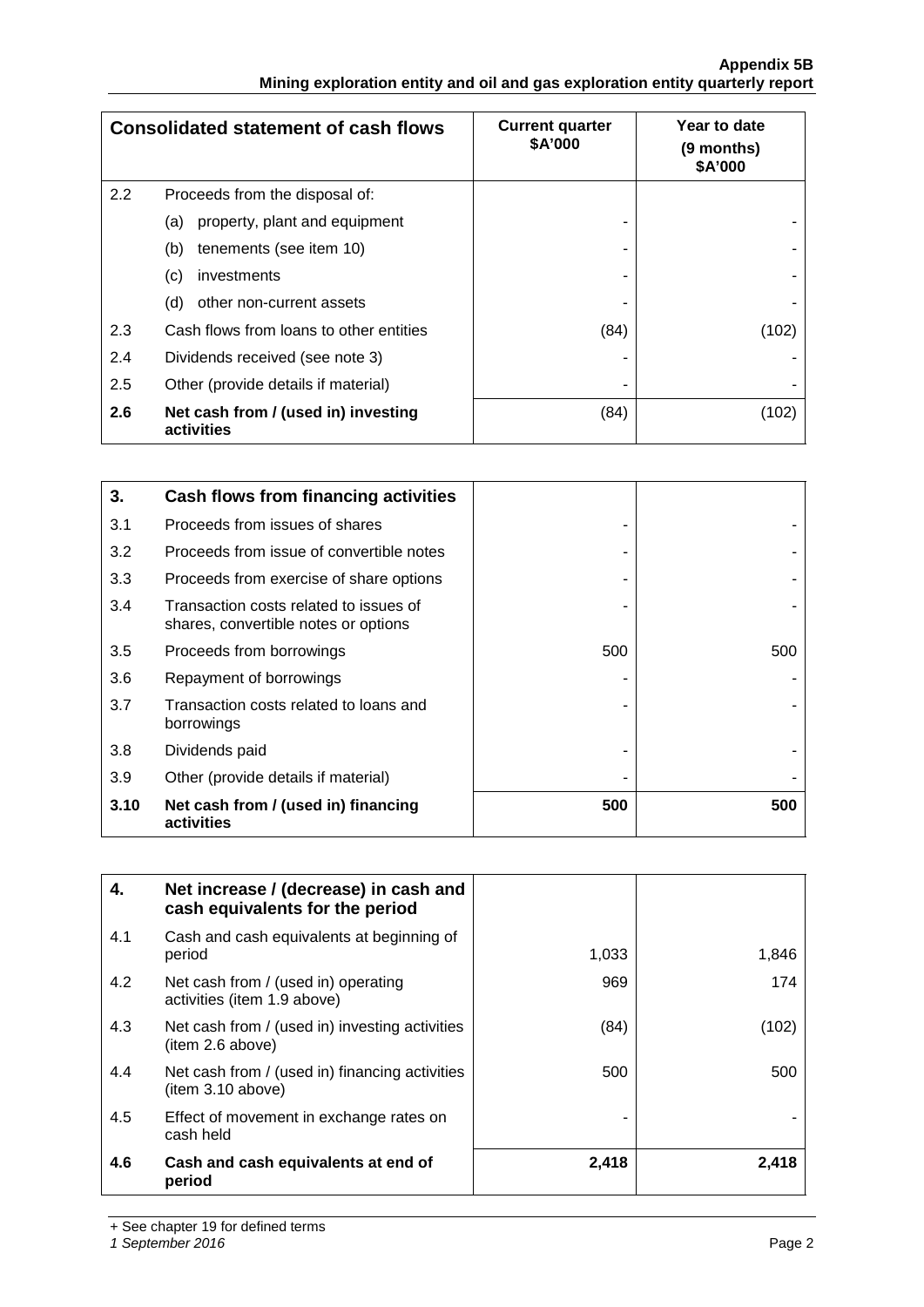| 5.  | Reconciliation of cash and cash<br>equivalents<br>at the end of the quarter (as shown in the<br>consolidated statement of cash flows) to the<br>related items in the accounts | <b>Current quarter</b><br>\$A'000 | <b>Previous quarter</b><br>\$A'000 |
|-----|-------------------------------------------------------------------------------------------------------------------------------------------------------------------------------|-----------------------------------|------------------------------------|
| 5.1 | <b>Bank balances</b>                                                                                                                                                          | 200                               | 99                                 |
| 5.2 | Call deposits                                                                                                                                                                 | 1,603                             | 319                                |
| 5.3 | <b>Bank overdrafts</b>                                                                                                                                                        |                                   |                                    |
| 5.4 | Other (secured bank deposits)                                                                                                                                                 | 615                               | 615                                |
| 5.5 | Cash and cash equivalents at end of<br>quarter (should equal item 4.6 above)                                                                                                  | 2,418                             | 1,033                              |

| 6.  | Payments to directors of the entity and their associates                                                    | <b>Current quarter</b><br>\$A'000 |
|-----|-------------------------------------------------------------------------------------------------------------|-----------------------------------|
| 6.1 | Aggregate amount of payments to these parties included in item 1.2                                          | Nil                               |
| 6.2 | Aggregate amount of cash flow from loans to these parties included<br>in item 2.3                           | Nil                               |
| 6.3 | Include below any explanation necessary to understand the transactions included in<br>items $6.1$ and $6.2$ |                                   |

| 7. | Payments to related entities of the entity and their |
|----|------------------------------------------------------|
|    | associates                                           |
|    |                                                      |

- 7.1 Aggregate amount of payments to these parties included in item 1.2
- 7.2 Aggregate amount of cash flow from loans to these parties included in item 2.3
- 7.3 Include below any explanation necessary to understand the transactions included in items 7.1 and 7.2

N/A

N/A

#### *1 September 2016* Page 3

| <b>Current quarter</b><br><b>\$A'000</b> |     |
|------------------------------------------|-----|
|                                          | Nil |
|                                          | Nil |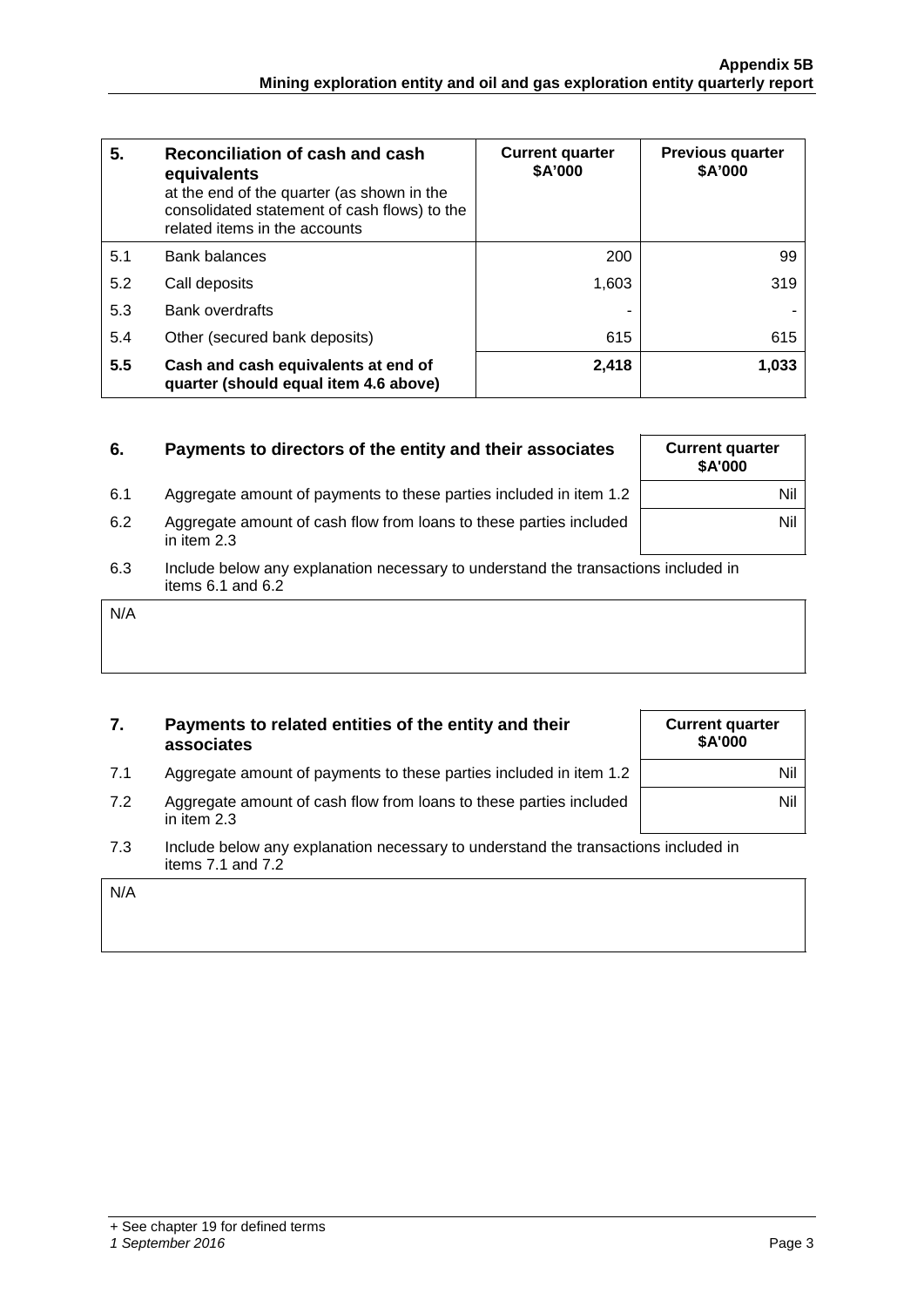| 8. | <b>Financing facilities available</b> |  |
|----|---------------------------------------|--|
|    | Add notes as necessary for an         |  |
|    | understanding of the position         |  |

- 8.1 Loan facilities
- 8.2 Credit standby arrangements
- 8.3 Other (please specify)

| <b>Total facility amount</b><br>at quarter end<br>\$A'000 | Amount drawn at<br>quarter end<br>\$A'000 |
|-----------------------------------------------------------|-------------------------------------------|
| Nil                                                       | Nil                                       |
| Nil                                                       | Nil                                       |
| N/A                                                       | N/A                                       |

8.4 Include below a description of each facility above, including the lender, interest rate and whether it is secured or unsecured. If any additional facilities have been entered into or are proposed to be entered into after quarter end, include details of those facilities as well.

N/A

| 9.  | <b>Estimated cash outflows for next quarter</b> | \$A'000 |
|-----|-------------------------------------------------|---------|
| 9.1 | Exploration and evaluation                      | 50      |
| 9.2 | Development                                     | 150     |
| 9.3 | Production                                      | 150     |
| 9.4 | Staff costs                                     | 70      |
| 9.5 | Administration and corporate costs              | 20      |
| 9.6 | Other (provide details if material)             |         |
| 9.7 | <b>Total estimated cash outflows</b>            | 440     |

| 10.  | <b>Changes in</b><br>tenements<br>(items 2.1(b) and<br>$2.2(b)$ above)                            | <b>Tenement</b><br>reference<br>and<br><b>location</b> | <b>Nature of interest</b>                                | Interest at<br>beginning<br>of quarter | <b>Interest</b><br>at end of<br>quarter |
|------|---------------------------------------------------------------------------------------------------|--------------------------------------------------------|----------------------------------------------------------|----------------------------------------|-----------------------------------------|
| 10.1 | Interests in mining<br>tenements and<br>petroleum tenements<br>lapsed, relinquished<br>or reduced | EL3/2012<br>EL4/2010                                   | <b>Exploration License</b><br><b>Exploration License</b> | 100%<br>100%                           | 0%<br>$0\%$                             |
| 10.2 | Interests in mining<br>tenements and<br>petroleum tenements<br>acquired or increased              |                                                        |                                                          |                                        |                                         |